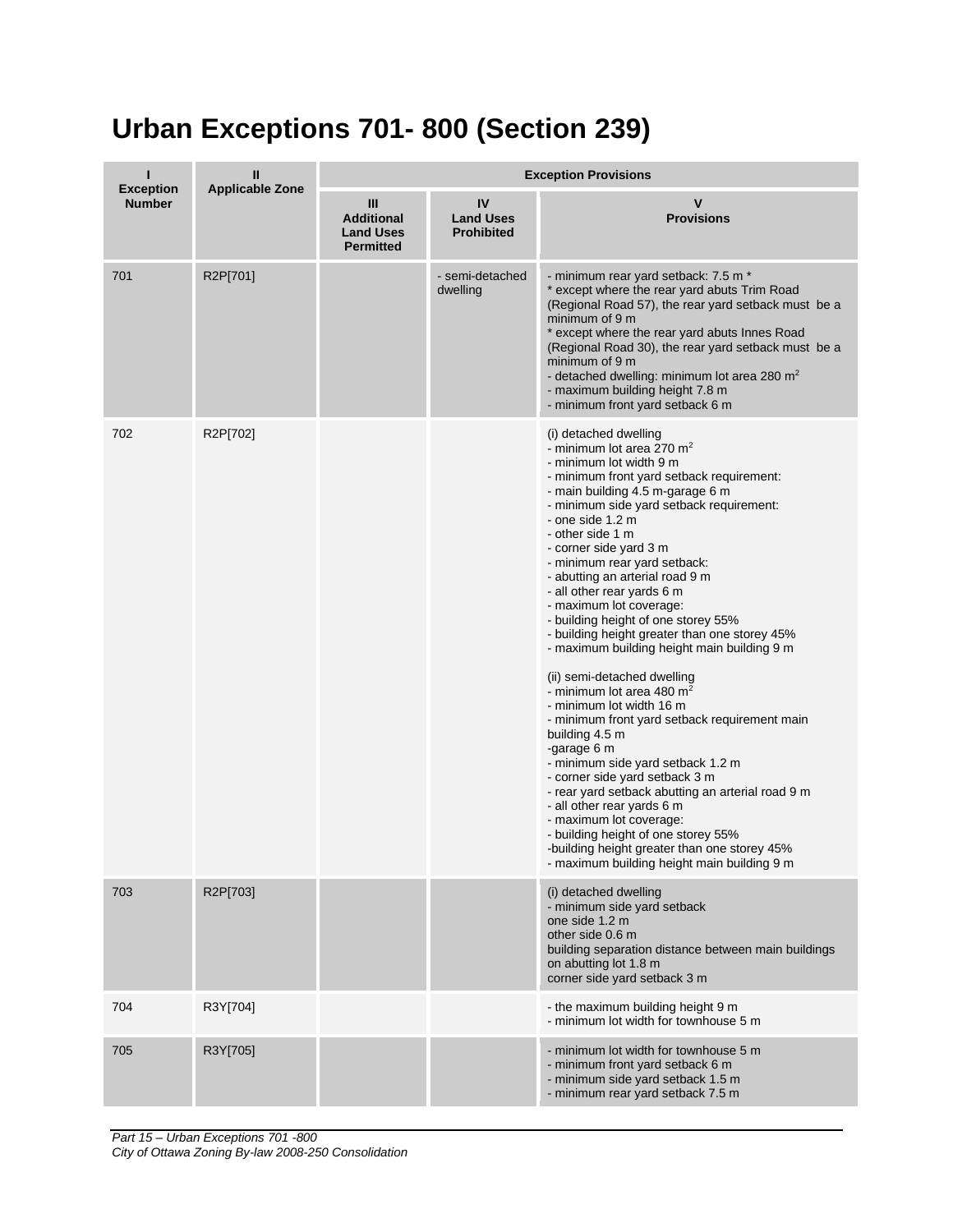| <b>Exception</b>                                    | Ш<br><b>Applicable Zone</b>       | <b>Exception Provisions</b>                                    |                                             |                                                                                                                                                                                                                                                                                                                                                                                                                                                                                                                                                               |  |
|-----------------------------------------------------|-----------------------------------|----------------------------------------------------------------|---------------------------------------------|---------------------------------------------------------------------------------------------------------------------------------------------------------------------------------------------------------------------------------------------------------------------------------------------------------------------------------------------------------------------------------------------------------------------------------------------------------------------------------------------------------------------------------------------------------------|--|
| <b>Number</b>                                       |                                   | Ш<br><b>Additional</b><br><b>Land Uses</b><br><b>Permitted</b> | IV<br><b>Land Uses</b><br><b>Prohibited</b> | <b>Provisions</b>                                                                                                                                                                                                                                                                                                                                                                                                                                                                                                                                             |  |
|                                                     |                                   |                                                                |                                             | - maximum building height main building 9 m                                                                                                                                                                                                                                                                                                                                                                                                                                                                                                                   |  |
| 706<br>(By-law<br>2012-334)                         | R3Y[706]                          |                                                                |                                             | - minimum lot width for townhouse dwelling 5 m<br>- minimum front yard setback 6 m<br>- minimum side yard setback 1.5 m<br>- minimum rear yard setback 9 m                                                                                                                                                                                                                                                                                                                                                                                                    |  |
| 707                                                 | R3Y[707]                          |                                                                |                                             | - minimum lot area 140 m <sup>2</sup><br>- minimum lot width per dwelling unit 4.5 m<br>- minimum front yard setback 6 m<br>- minimum side yard setback 1.5 m<br>- corner side yard 4.5 m<br>- rear yard setback 7.5 m*<br>* except where the rear yard abuts Trim Road<br>(Regional Road 57), the rear yard setback is a<br>minimum of 9 m<br>- for those lands on the south side of Lynx Crescent to<br>Tempo Street the rear yard setback is a minimum of<br>6.5 <sub>m</sub><br>- maximum lot coverage 60%<br>- maximum building height main building 9 m |  |
| 708<br>(By-law<br>2013-108)<br>(By-law<br>2008-326) | R3Y[708],<br>R3Z[708]<br>R3W[708] |                                                                |                                             | -minimum lot width for townhouse dwelling is 5 metres                                                                                                                                                                                                                                                                                                                                                                                                                                                                                                         |  |
| 709<br>(By-law<br>2012-334)                         | R3Y[709]                          |                                                                |                                             | - minimum lot area 175 $m2$<br>- minimum lot width for townhouse dwelling 5 m<br>- minimum front yard setback 6 m<br>- minimum side yard setback 1.5 m<br>- minimum corner side yard setback 4.5 m<br>- minimum rear yard setback 7.5 m*<br>* except where the rear yard abuts the North Service<br>Road and Rossignol Drive, the rear yard setback is a<br>minimum of 9 m<br>- maximum lot coverage 45%<br>- maximum building height 11 m                                                                                                                    |  |
| 710<br>(By-law<br>2012-334)                         | R3Y[710]                          |                                                                |                                             | - minimum lot area 175 m <sup>2</sup><br>- minimum lot width for townhouse dwelling 5 m<br>- minimum front yard setback 6 m<br>- minimum side yard setback 1.5 m, except where the<br>side yard abuts the North Service Road, the side yard<br>setback is a minimum of 3.5 m<br>- minimum corner side yard setback 4.5 m<br>- minimum rear yard setback 6 m, except where the<br>rear yard abuts the North Service Road and Rossignol<br>Drive, the rear yard setback is a minimum of 9 m<br>- maximum lot coverage 55%<br>- maximum building height 11 m     |  |
| 711<br>(By-law<br>2012-334)                         | R3Y[711]                          |                                                                |                                             | - minimum lot area 165 $m2$<br>- minimum lot width for townhouse dwelling 5 m<br>- minimum front yard setback 6 m<br>- minimum side yard setback 1.5 m<br>- minimum corner side yard setback 3 m<br>- minimum rear yard setback 7.5 m<br>- maximum lot coverage 60%<br>- maximum building height 9 m                                                                                                                                                                                                                                                          |  |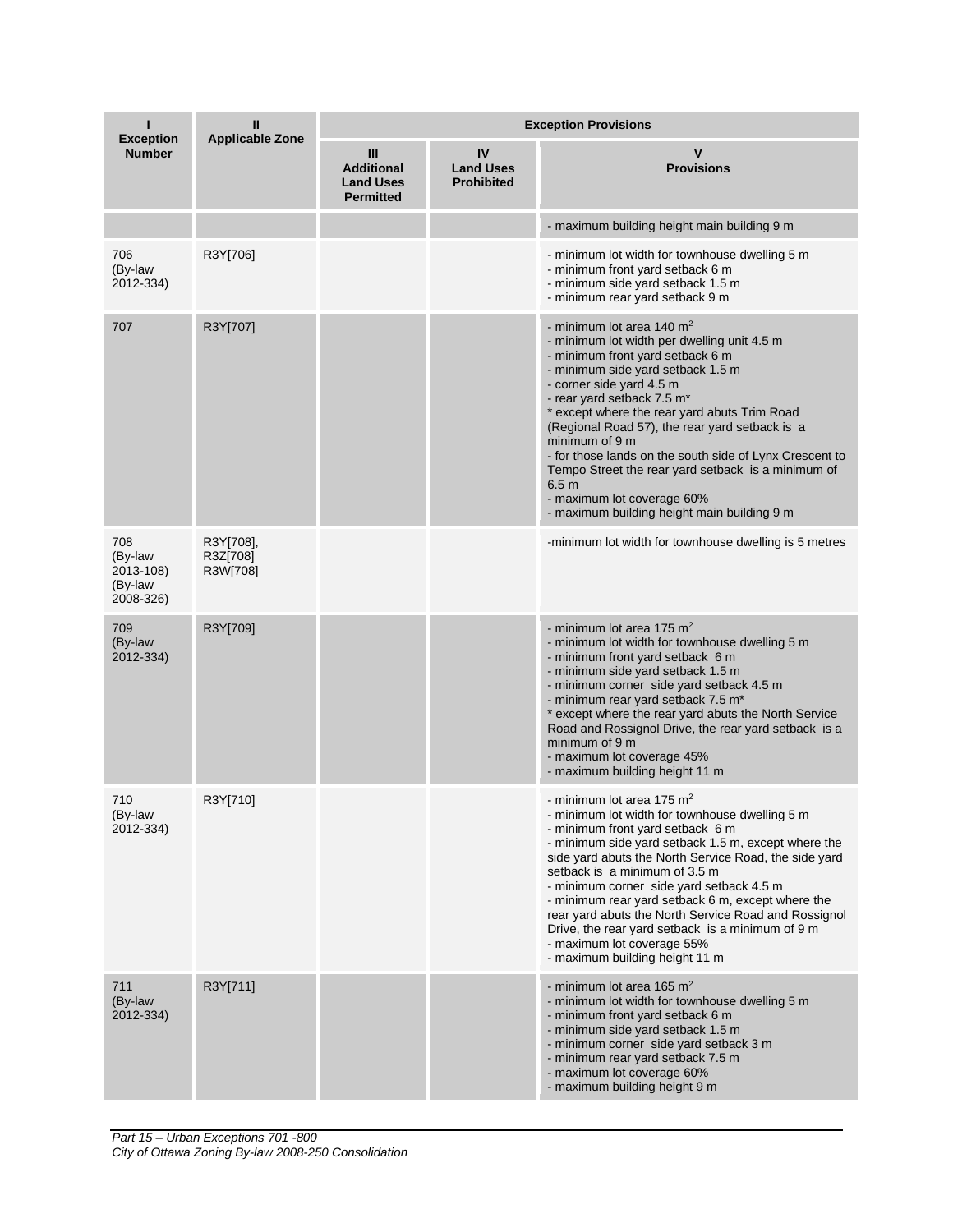| ı<br><b>Exception</b>                               | Ш<br><b>Applicable Zone</b> | <b>Exception Provisions</b>                                    |                                             |                                                                                                                                                                                                                                                                                                                                                                                  |  |
|-----------------------------------------------------|-----------------------------|----------------------------------------------------------------|---------------------------------------------|----------------------------------------------------------------------------------------------------------------------------------------------------------------------------------------------------------------------------------------------------------------------------------------------------------------------------------------------------------------------------------|--|
| <b>Number</b>                                       |                             | Ш<br><b>Additional</b><br><b>Land Uses</b><br><b>Permitted</b> | IV<br><b>Land Uses</b><br><b>Prohibited</b> | <b>Provisions</b>                                                                                                                                                                                                                                                                                                                                                                |  |
|                                                     |                             |                                                                |                                             | - a porch or verandah may project a maximum of 1.5<br>m into a required front yard and corner side yard but<br>not closer than 1.5 m to a street line                                                                                                                                                                                                                            |  |
| 712                                                 | R3XX[712]                   |                                                                |                                             | - minimum lot area 135 $m2$<br>- minimum lot width minimum per dwelling unit 4.5 m<br>- minimum front yard setback main building and<br>garage 5 m<br>- minimum rear yard setback 6 m                                                                                                                                                                                            |  |
| 713<br>(By-law<br>2012-334)                         | R3Y[713]                    |                                                                |                                             | - despite the definition of a townhouse dwelling, a<br>townhouse dwelling must have an open space<br>abutting all four exterior walls at the second storey<br>level<br>- minimum rear yard setback of 9 m abutting an<br>arterial roadway<br>- minimum interior side yard setback of 1.5 m<br>- minimum lot width of 5 m                                                         |  |
| 714<br>(By-law<br>2012-334)<br>(By-law<br>2008-326) | R1HH[714]                   | - townhouse<br>dwelling                                        |                                             | - the minimum lot area must be 1390 $m2$ unless a<br>portion of the lot is used for a townhouse dwelling in<br>which case all provisions of the R3Z zone apply<br>- minimum lot width for townhouse dwellings is 5 m                                                                                                                                                             |  |
| 715<br>(By-law<br>2012-334)<br>(By-law<br>2009-164) | R1HH[715]                   | - townhouse<br>dwelling                                        |                                             | - townhouse dwellings consisting of a series of two or<br>more dwelling units but not more than 8 units in a row<br>subject to the zone requirements of the R3Y[705] zone<br>- all other permitted uses and provisions of the R3Y<br>[705] zone continue to apply for the townhouse<br>dwelling                                                                                  |  |
| 716                                                 | R1V[716]                    |                                                                |                                             | - minimum lot area 240 m <sup>2</sup><br>- minimum front yard setback requirement, main<br>building 3 m, garage 4 m<br>- minimum side yard setback, 0.6m, where a lot has 2<br>interior side yards they must total a minimum of 1.8 m<br>- maximum lot coverage where the building height is<br>greater than 1 storey 50%                                                        |  |
| 717<br>(By-law<br>2012-334)                         | R3Z[717]                    |                                                                |                                             | - minimum lot area 150 $m2$<br>- minimum lot width for townhouse dwelling 5 m<br>- minimum front yard setback, main building 3 m,<br>garage 4 m<br>- parking space for a townhouse dwelling is permitted<br>within the boulevard of a public street provided the<br>vehicle is not parked within 1 m of a sidewalk and 3 m<br>of the curb of the traveled portion of the roadway |  |
| 718                                                 | R1L[718]                    |                                                                |                                             | - minimum lot area 495 m <sup>2</sup><br>- minimum lot width 16.5 m                                                                                                                                                                                                                                                                                                              |  |
| 719                                                 | R1Q[719]                    |                                                                |                                             | - minimum lot area 405 m <sup>2</sup><br>- minimum lot width 13.5 m<br>- maximum front yard setback 6 m<br>- minimum front yard setback for corner lots 6 m                                                                                                                                                                                                                      |  |
| 720<br>(By-law<br>2012-33)                          | R1Q[720]                    |                                                                |                                             | - minimum lot area 360 m <sup>2</sup><br>- minimum lot width 12 m<br>-minimum front yard setback for a corner lot is 6.0<br>metres                                                                                                                                                                                                                                               |  |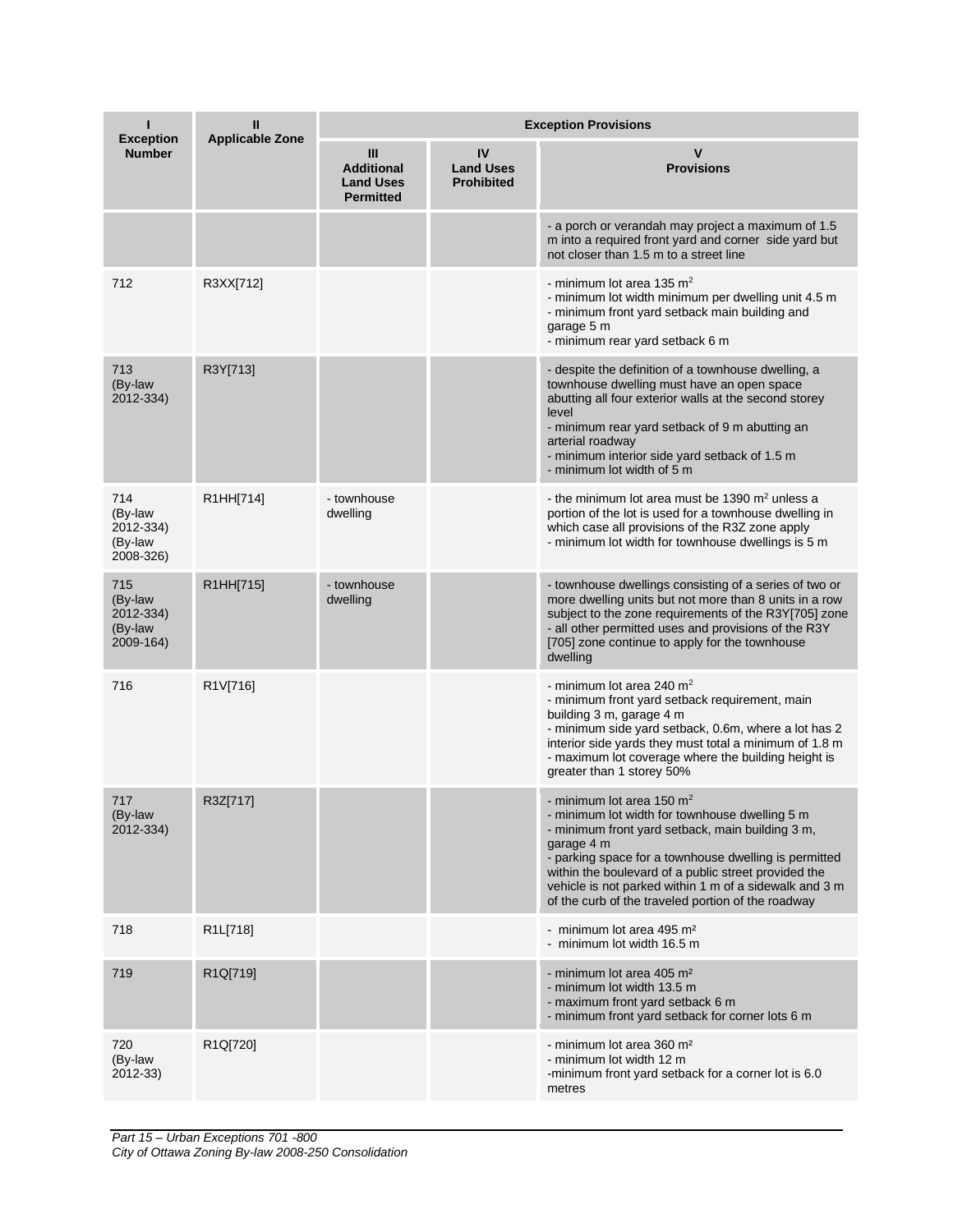| ı<br><b>Exception</b>       | Ш<br><b>Applicable Zone</b> | <b>Exception Provisions</b>                                    |                                             |                                                                                                                                                                                                                                                                                                                                                                                                                                                                                                                                                                                                                                                                                                                                                                                                                                                                                                                                                                                                                                                                                                                                                                                                                                                            |  |
|-----------------------------|-----------------------------|----------------------------------------------------------------|---------------------------------------------|------------------------------------------------------------------------------------------------------------------------------------------------------------------------------------------------------------------------------------------------------------------------------------------------------------------------------------------------------------------------------------------------------------------------------------------------------------------------------------------------------------------------------------------------------------------------------------------------------------------------------------------------------------------------------------------------------------------------------------------------------------------------------------------------------------------------------------------------------------------------------------------------------------------------------------------------------------------------------------------------------------------------------------------------------------------------------------------------------------------------------------------------------------------------------------------------------------------------------------------------------------|--|
| <b>Number</b>               |                             | Ш<br><b>Additional</b><br><b>Land Uses</b><br><b>Permitted</b> | IV<br><b>Land Uses</b><br><b>Prohibited</b> | <b>Provisions</b>                                                                                                                                                                                                                                                                                                                                                                                                                                                                                                                                                                                                                                                                                                                                                                                                                                                                                                                                                                                                                                                                                                                                                                                                                                          |  |
|                             |                             |                                                                |                                             | - minimum rear yard setback 9 m                                                                                                                                                                                                                                                                                                                                                                                                                                                                                                                                                                                                                                                                                                                                                                                                                                                                                                                                                                                                                                                                                                                                                                                                                            |  |
| 721<br>(By-law<br>2010-123) | R1T[721]                    |                                                                |                                             | - minimum lot area 315 m <sup>2</sup><br>- minimum front yard setback for corner lots 6 m                                                                                                                                                                                                                                                                                                                                                                                                                                                                                                                                                                                                                                                                                                                                                                                                                                                                                                                                                                                                                                                                                                                                                                  |  |
| 722                         | R <sub>1</sub> D[722]       |                                                                |                                             | - minimum lot area 540 m <sup>2</sup><br>- minimum lot width 18 m<br>- maximum building height, main building provided that<br>it does not exceed one storey 6 m                                                                                                                                                                                                                                                                                                                                                                                                                                                                                                                                                                                                                                                                                                                                                                                                                                                                                                                                                                                                                                                                                           |  |
| 723                         | R1D[723]                    |                                                                |                                             | - minimum lot area 1,385 m <sup>2</sup><br>- minimum lot width 26.5 m                                                                                                                                                                                                                                                                                                                                                                                                                                                                                                                                                                                                                                                                                                                                                                                                                                                                                                                                                                                                                                                                                                                                                                                      |  |
| 724                         | R1T[724]                    |                                                                |                                             | - minimum rear yard setback 7.5 m<br>- maximum lot coverage, main building 45%                                                                                                                                                                                                                                                                                                                                                                                                                                                                                                                                                                                                                                                                                                                                                                                                                                                                                                                                                                                                                                                                                                                                                                             |  |
| 725                         | R1D[725]                    |                                                                |                                             | - minimum lot area 400 m <sup>2</sup><br>- minimum lot width 15 m<br>- minimum front yard setback 4.5 m                                                                                                                                                                                                                                                                                                                                                                                                                                                                                                                                                                                                                                                                                                                                                                                                                                                                                                                                                                                                                                                                                                                                                    |  |
| 726                         | R1L[726]                    |                                                                |                                             | - maximum front yard setback 6 m<br>(OMB decision No. 0248 issued on Feb. 06, 2004)                                                                                                                                                                                                                                                                                                                                                                                                                                                                                                                                                                                                                                                                                                                                                                                                                                                                                                                                                                                                                                                                                                                                                                        |  |
| 727                         | R1D[727]                    |                                                                |                                             | - minimum rear yard setback 8.5 m                                                                                                                                                                                                                                                                                                                                                                                                                                                                                                                                                                                                                                                                                                                                                                                                                                                                                                                                                                                                                                                                                                                                                                                                                          |  |
| 728<br>(By-law<br>2012-334) | R3Z[728]                    |                                                                |                                             | - through lots:<br>in the case of through lots where the garage is located<br>in the rear of the main building, and the garage<br>provides 2 parking spaces, the setback to the garage<br>will be a minimum of 3 m<br>- encroachments:<br>(a) in interior side yards of 0.6 m, stairs, eaves, sills,<br>belt courses, gutters, chimneys and pilasters are not<br>permitted to encroach<br>(b) maximum length of a porch encroaching into<br>corner side yards and front yards 8 m<br>- daylight triangle:<br>lot lines abutting day lighting triangle(s) are considered<br>front lot lines, and the minimum setback from these<br>front lot lines: 3 m<br>- exterior parking spaces:<br>minimum length 5 m<br>minimum width 2.5 m<br>- special rear yards:<br>the rear yard setback of any lot backing onto a O1<br>zone is 11 m<br>- school:<br>minimum interior side yard setback 10 m<br>- detached dwelling:<br>(a) minimum lot area 315 m <sup>2</sup><br>(b) minimum lot width 10.5 m<br>(c) minimum front yard setback<br>- building: 4 m<br>- 1 car garage 5 m<br>(d) minimum rear yard setback:<br>- 1 storey 7.5 m<br>- 2 storey 9 m<br>(e) minimum interior side yard setback: 1.2 m on one<br>side and 0.6 m on the other<br>(f) minimum yard: |  |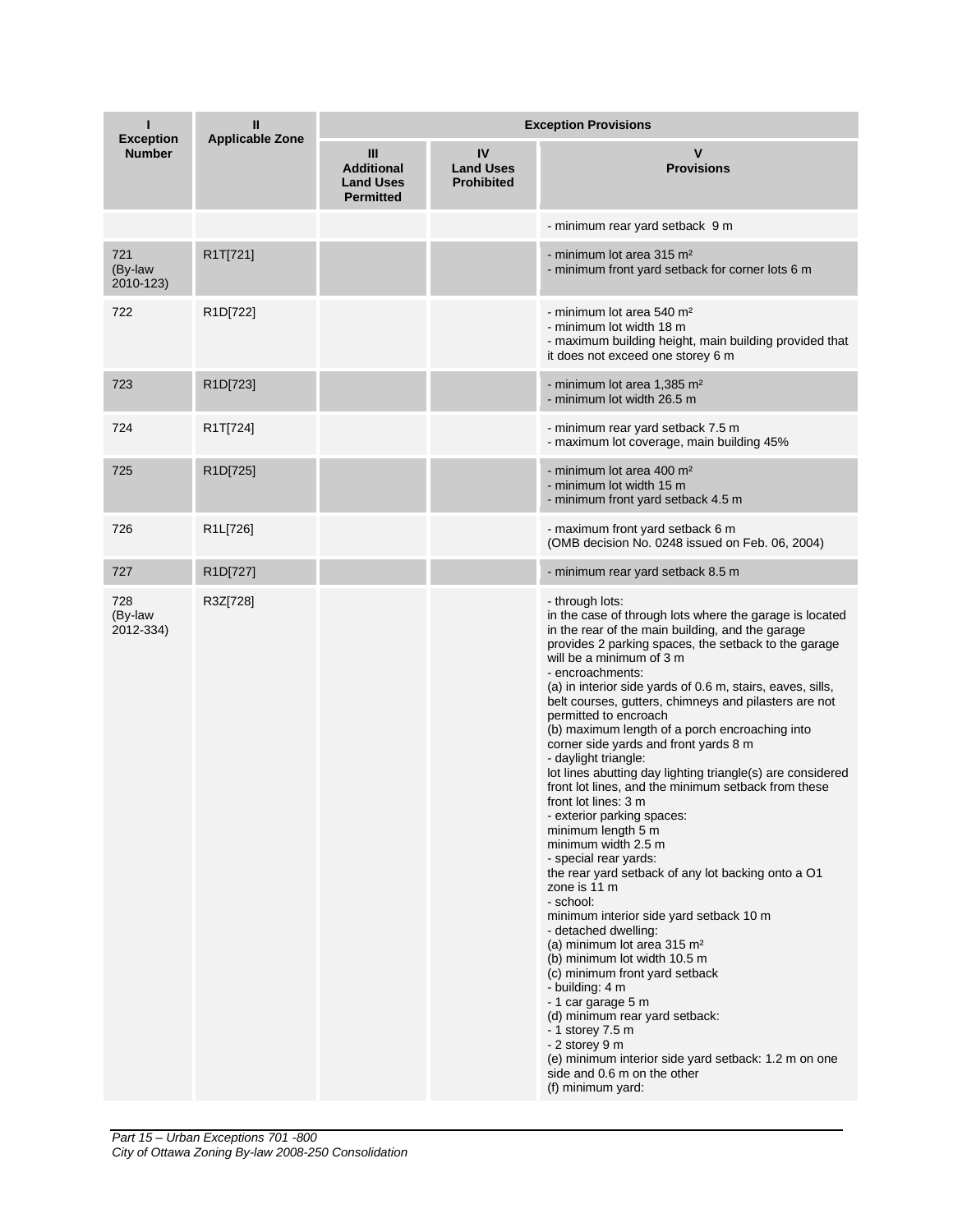| ı<br><b>Exception</b>       | Ш<br><b>Applicable Zone</b> | <b>Exception Provisions</b>                                    |                                             |                                                                                                                                                                                                                                                                                                                                                                                                                                                                                                                                                                                                                                                                                                                                                                                                                                                                                                                                                                                                                                                                                                                                                                                               |  |
|-----------------------------|-----------------------------|----------------------------------------------------------------|---------------------------------------------|-----------------------------------------------------------------------------------------------------------------------------------------------------------------------------------------------------------------------------------------------------------------------------------------------------------------------------------------------------------------------------------------------------------------------------------------------------------------------------------------------------------------------------------------------------------------------------------------------------------------------------------------------------------------------------------------------------------------------------------------------------------------------------------------------------------------------------------------------------------------------------------------------------------------------------------------------------------------------------------------------------------------------------------------------------------------------------------------------------------------------------------------------------------------------------------------------|--|
| <b>Number</b>               |                             | Ш<br><b>Additional</b><br><b>Land Uses</b><br><b>Permitted</b> | IV<br><b>Land Uses</b><br><b>Prohibited</b> | v<br><b>Provisions</b>                                                                                                                                                                                                                                                                                                                                                                                                                                                                                                                                                                                                                                                                                                                                                                                                                                                                                                                                                                                                                                                                                                                                                                        |  |
|                             |                             |                                                                |                                             | - corner side 3.5 m<br>- corner side where the lot has frontage on Stittsville<br>Main Street 4 m<br>(g) maximum lot coverage:<br>- 1 storey 55%<br>- 2 storey 50%<br>- semi-detached dwelling:<br>(a) minimum lot area 225 m <sup>2</sup><br>(b) minimum lot width 7.5 m<br>(c) minimum front yard setback<br>- building: 4 m<br>- 1 car garage: 5 m<br>(d) minimum rear yard setback<br>- 1 storey 7.5 m<br>- 2 storey 9 m<br>(e) minimum interior side yard setback: 1 m and 0 m<br>on the common lot line<br>(f) minimum yard<br>- corner side 3.5 m<br>- corner side where the lot has frontage on Stittsville<br>Main Street 4 m<br>$(g)$ maximum lot coverage: 50%<br>- townhouse dwellings:<br>(a) minimum lot area 180 m <sup>2</sup><br>(b) minimum lot width 6 m<br>(c) minimum front yard setback<br>- building 4 m<br>- 1 car garage 5 m<br>(d) minimum rear yard setback<br>- 1 storey 6 m<br>$-2$ storey $7.5$ m<br>(e) minimum interior side yard setback 1.2 m<br>- 0 m on the common lot line<br>(f) minimum side yard:<br>- corner side 3.5 m<br>corner side with frontage on Stittsville Main Street 4 m<br>(g) maximum lot coverage<br>- 1 storey 55%<br>$-2$ storey 50% |  |
| 729<br>(By-law<br>2012-334) | R3Z[729]                    |                                                                | - townhouse<br>dwelling                     | - all the provisions of the R3Z[728] zone apply, except<br>that townhouse dwellings are not permitted<br>- minimum rear yard setback 11 m<br>- minimum front yard setback 3 m with porch<br>encroachments no closer than 1 m from the lot line                                                                                                                                                                                                                                                                                                                                                                                                                                                                                                                                                                                                                                                                                                                                                                                                                                                                                                                                                |  |
| 730                         | R1D[730]-h                  |                                                                |                                             | - for the property at 57 Queen Charlotte Street zoned<br>R1D-h, development of the permitted uses in the R1D<br>zone is prohibited until such time as an agreement to<br>construct the road to City standards is entered into<br>and security posted with the City either by<br>development agreement or through plan of subdivision                                                                                                                                                                                                                                                                                                                                                                                                                                                                                                                                                                                                                                                                                                                                                                                                                                                          |  |
| 731                         | R1M[731]                    |                                                                |                                             | - minimum lot area 4 ha<br>- minimum lot width 40 m<br>- maximum dwellings per lot 7<br>- secondary dwelling units within a main dwelling 1<br>only<br>- maximum net floor area of secondary dwelling unit<br>10% of net floor area of main building                                                                                                                                                                                                                                                                                                                                                                                                                                                                                                                                                                                                                                                                                                                                                                                                                                                                                                                                          |  |
| 732                         | R1M[732]                    |                                                                |                                             | - minimum lot width 18.3 m                                                                                                                                                                                                                                                                                                                                                                                                                                                                                                                                                                                                                                                                                                                                                                                                                                                                                                                                                                                                                                                                                                                                                                    |  |

*Part 15 – Urban Exceptions 701 -800 City of Ottawa Zoning By-law 2008-250 Consolidation*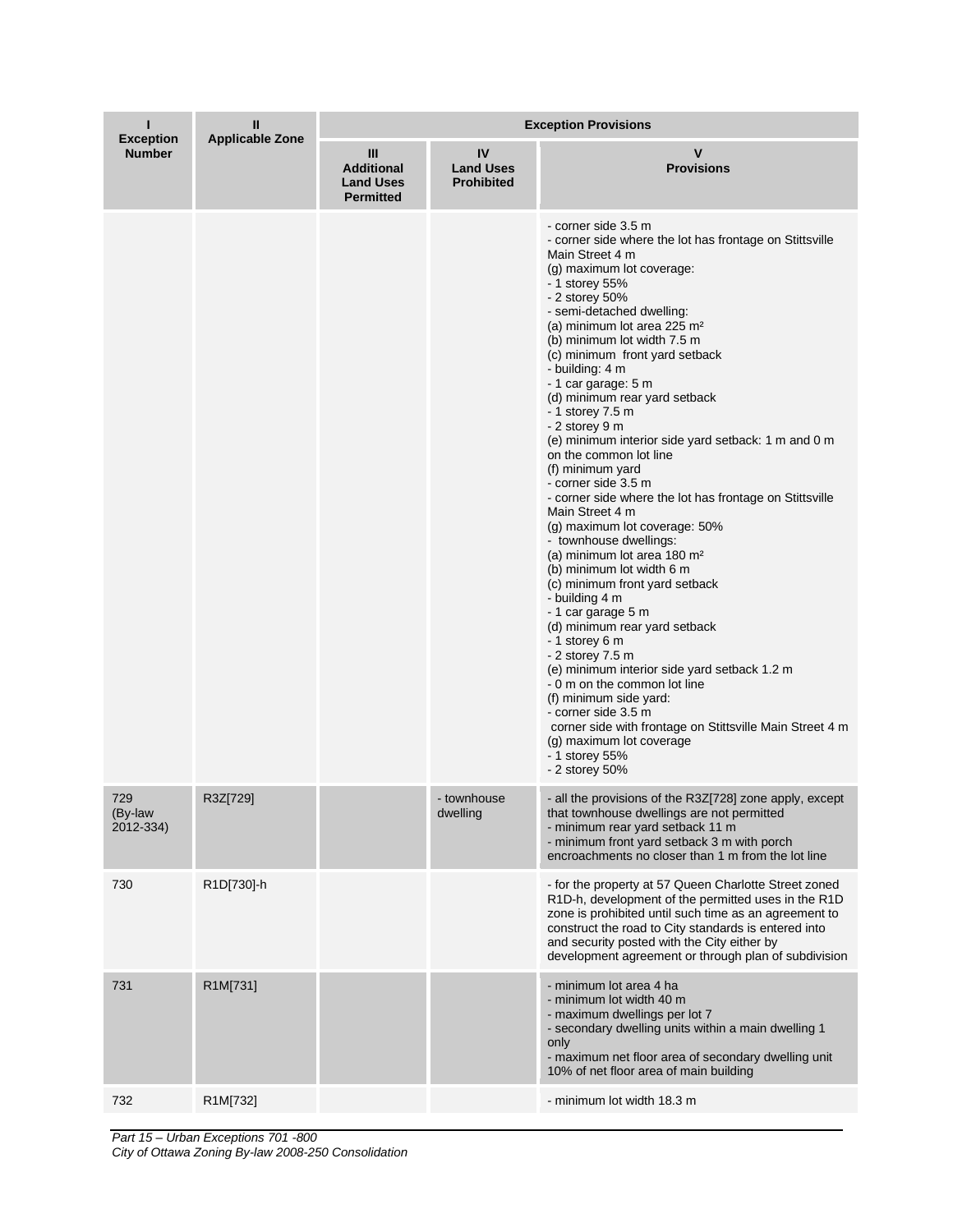| <b>Exception</b>            | Ш<br><b>Applicable Zone</b> | <b>Exception Provisions</b>                                    |                                             |                                                                                                                                                                                                                                                                                                                                                                                                                                                                                                                                                                                                                                                                                                                                                                                                                                                                                                                                                                                                               |  |
|-----------------------------|-----------------------------|----------------------------------------------------------------|---------------------------------------------|---------------------------------------------------------------------------------------------------------------------------------------------------------------------------------------------------------------------------------------------------------------------------------------------------------------------------------------------------------------------------------------------------------------------------------------------------------------------------------------------------------------------------------------------------------------------------------------------------------------------------------------------------------------------------------------------------------------------------------------------------------------------------------------------------------------------------------------------------------------------------------------------------------------------------------------------------------------------------------------------------------------|--|
| <b>Number</b>               |                             | Ш<br><b>Additional</b><br><b>Land Uses</b><br><b>Permitted</b> | IV<br><b>Land Uses</b><br><b>Prohibited</b> | <b>Provisions</b>                                                                                                                                                                                                                                                                                                                                                                                                                                                                                                                                                                                                                                                                                                                                                                                                                                                                                                                                                                                             |  |
|                             |                             |                                                                |                                             | - maximum building height main building 9 m                                                                                                                                                                                                                                                                                                                                                                                                                                                                                                                                                                                                                                                                                                                                                                                                                                                                                                                                                                   |  |
| 733<br>(By-law<br>2014-189) | R4T[733]                    | -dwelling unit                                                 | -rooming house                              | - bed and breakfast limited to maximum three guest<br>bedrooms                                                                                                                                                                                                                                                                                                                                                                                                                                                                                                                                                                                                                                                                                                                                                                                                                                                                                                                                                |  |
| 734                         | R1W[734]                    |                                                                |                                             | - minimum interior side yard setback: main building<br>1.1 m on one side; 0.6 m on the other<br>- minimum building separation 1.7 m<br>- any air conditioning unit must be located in the rear<br>yard                                                                                                                                                                                                                                                                                                                                                                                                                                                                                                                                                                                                                                                                                                                                                                                                        |  |
| 735                         | R1NN[735]                   |                                                                |                                             | - minimum lot area 350 $m2$<br>- minimum lot width 15 m<br>- minimum front yard setback 4 m: *<br>* despite the yard encroachments permitted under<br>Section 65, the maximum front yard and exterior side<br>yard projection for a porch is 1.5 m<br>- minimum corner side yard setback 3 m - minimum<br>rear yard setback<br>(i) main building 6 m<br>(ii) other accessory buildings 1 m, unless constructed<br>as an integral part of a fence erected on the lot line<br>- minimum interior side yard setback :<br>(i) main building 0.6 m <sup>*</sup><br>(ii) other accessory buildings 1 m, unless constructed<br>as an integral part of a fence erected on the lot line<br>*despite the yard encroachments permitted under<br>Section 65, the minimum interior side yard setback<br>must be free of encroachment and unobstructed from<br>ground to sky, save and except for a 0.3 m maximum<br>permitted eaves projection and a 0.1 m pilaster<br>projection<br>- maximum coverage main building 50 % |  |
| 736                         | R1X[736]                    |                                                                |                                             | - minimum lot area 360 $m2$<br>- minimum lot width 12 m                                                                                                                                                                                                                                                                                                                                                                                                                                                                                                                                                                                                                                                                                                                                                                                                                                                                                                                                                       |  |
| 737                         | R1X[737]                    |                                                                |                                             | - minimum lot area 330m <sup>2</sup><br>- minimum lot width 11 m                                                                                                                                                                                                                                                                                                                                                                                                                                                                                                                                                                                                                                                                                                                                                                                                                                                                                                                                              |  |
| 738<br>(By-law<br>2010-60)  | R1V[738]                    |                                                                |                                             | - minimum lot width11 m<br>- minimum front yard setback 4 m *<br>- despite the yard encroachments permitted under<br>Section 65, the maximum front yard and corner side<br>yard projection for a porch is 1.5 m<br>- minimum rear yard setback:<br>(i) main building 6 m<br>(ii) other accessory buildings 1 m, unless constructed<br>as an integral part of a fence erected on the lot line<br>- minimum interior side yard setback:<br>(i) main building $0.6 \text{ m}^*$<br>(ii) other accessory buildings 1 m, unless constructed<br>as an integral part of a fence erected on the lot line<br>*despite the yard encroachments permitted under<br>Section 65, the minimum interior side yard width must<br>be free of encroachment and unobstructed from<br>ground to sky, save and except for a 0.3 m maximum<br>permitted eaves projection and a 0.1 m pilaster<br>projection                                                                                                                          |  |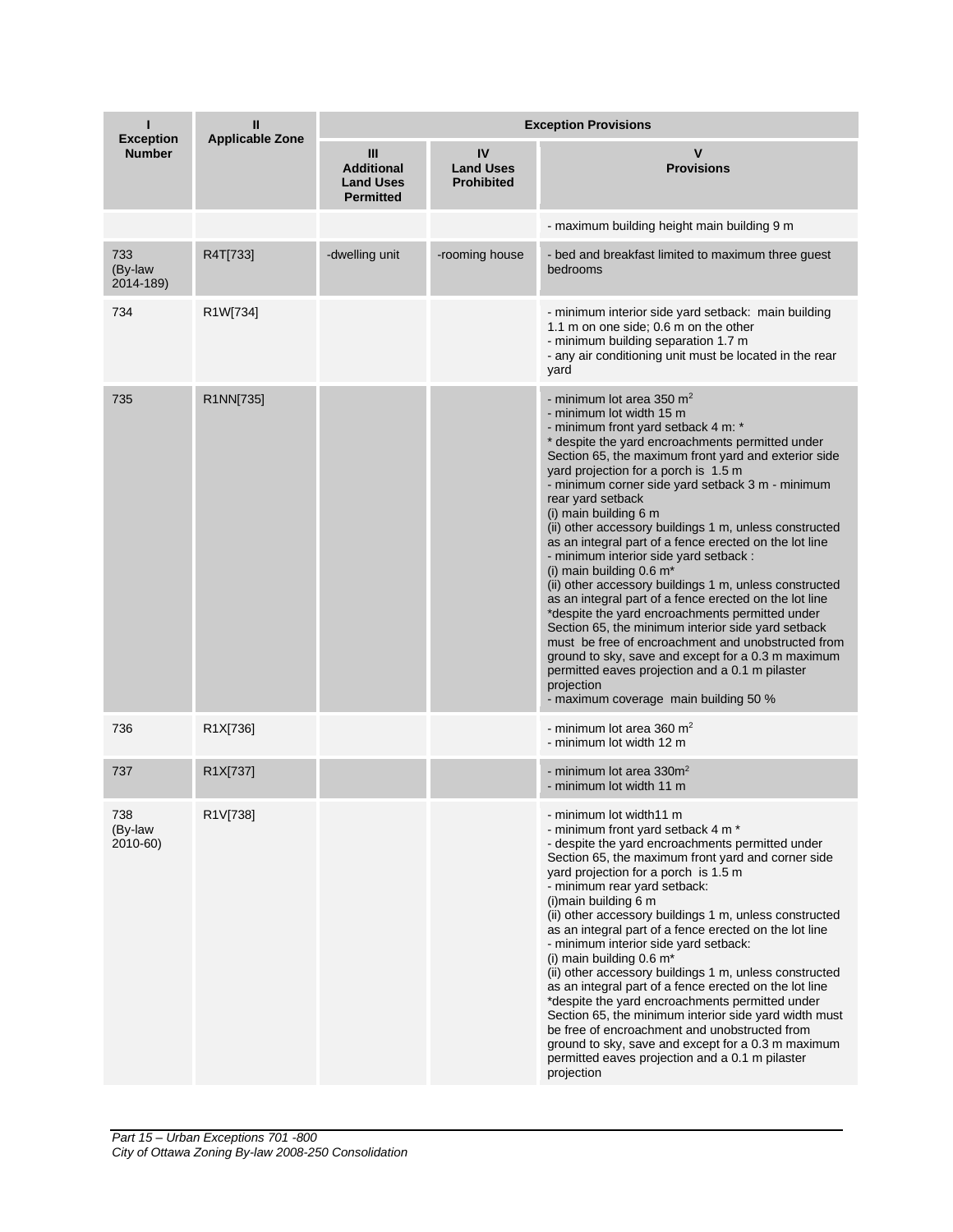| ı<br><b>Exception</b>                               | Ш<br><b>Applicable Zone</b>       | <b>Exception Provisions</b>                                    |                                             |                                                                                                                                                                                                                                                                                                                                                                                                                                                                                                                                                                         |  |
|-----------------------------------------------------|-----------------------------------|----------------------------------------------------------------|---------------------------------------------|-------------------------------------------------------------------------------------------------------------------------------------------------------------------------------------------------------------------------------------------------------------------------------------------------------------------------------------------------------------------------------------------------------------------------------------------------------------------------------------------------------------------------------------------------------------------------|--|
| <b>Number</b>                                       |                                   | Ш<br><b>Additional</b><br><b>Land Uses</b><br><b>Permitted</b> | IV<br><b>Land Uses</b><br><b>Prohibited</b> | <b>Provisions</b>                                                                                                                                                                                                                                                                                                                                                                                                                                                                                                                                                       |  |
| 739                                                 | R4T[739]                          |                                                                |                                             | - the "h" may only be lifted upon completion and<br>implementation of a site specific risk assessment for<br>lands including area "a", pursuant to the ministry of the<br>environment and energy's "guideline for use at<br>contaminated sites in Ontario", including conduct of a<br>peer review and receipt of comments from the ministry                                                                                                                                                                                                                             |  |
| 740                                                 | RIX[740]                          |                                                                |                                             | - minimum lot area 330 m <sup>2</sup><br>- minimum lot width 11 m one storey dwelling<br>- minimum rear yard setback: 12.3 m one storey<br>dwelling; this setback is comprised of a 6 m useable<br>rear yard and a 6.3 m area not occupied by building<br>or structures<br>- buffering and landscaped open area: no buildings or<br>structures, with the exception of fences, are<br>permitted within 6.3 m of the rear lot line<br>- restorative replanting and reforestation is required if<br>the existing vegetation is destroyed during the<br>development process |  |
| 741                                                 | R1M[741]                          |                                                                |                                             | - minimum rear yard setback 6 m<br>- minimum corner side yard setback 3 m<br>- maximum lot coverage main building 50%                                                                                                                                                                                                                                                                                                                                                                                                                                                   |  |
| 742                                                 | R <sub>1</sub> R <sub>[742]</sub> |                                                                |                                             | - minimum rear yard setback main building 6 m<br>- minimum corner side yard setback 3 m<br>- maximum lot coverage main building 50%                                                                                                                                                                                                                                                                                                                                                                                                                                     |  |
| 743                                                 | R1X[743]                          |                                                                |                                             | - minimum net floor area 100 $m2$                                                                                                                                                                                                                                                                                                                                                                                                                                                                                                                                       |  |
| 744<br>(By-law<br>2009-303)                         | R1X[744]<br>H(12.2)               |                                                                |                                             | - minimum rear yard setback main building 6 m<br>- minimum corner side yard setback 3 m<br>- maximum lot coverage 50%<br>- minimum required rear yard setback to main building<br>must be measured from the R1X[744] H(12.2) zone<br>boundary where it abuts land zoned O1[1616]<br>- notwithstanding Table 55, the setbacks required for<br>an accessory structure or building must be measured<br>from the R1X[744] H(12.2) zone boundary where it<br>abuts land zoned O1[1616]                                                                                       |  |
| 745                                                 | R1X[745]                          |                                                                |                                             | - minimum front yard setback one storey dwelling 3.5<br>m<br>- minimum corner side yard setback one storey<br>dwelling 3.5 m<br>- minimum rear yard setback one storey dwelling 6 m<br>- maximum lot coverage:<br>(i) main building - two storey dwelling 45%<br>(ii) main building - one storey dwelling 50%                                                                                                                                                                                                                                                           |  |
| 746                                                 | R1Y[746]                          |                                                                |                                             | - minimum rear yard setback for an interior lot 6 m,<br>corner lot 3 m<br>- minimum interior side yard setback 0.3 m, and 1.2 m<br>for any yard abutting a public pathway or public lane                                                                                                                                                                                                                                                                                                                                                                                |  |
| 747<br>(By-law<br>2011-437)<br>(By-law<br>2010-276) |                                   |                                                                |                                             |                                                                                                                                                                                                                                                                                                                                                                                                                                                                                                                                                                         |  |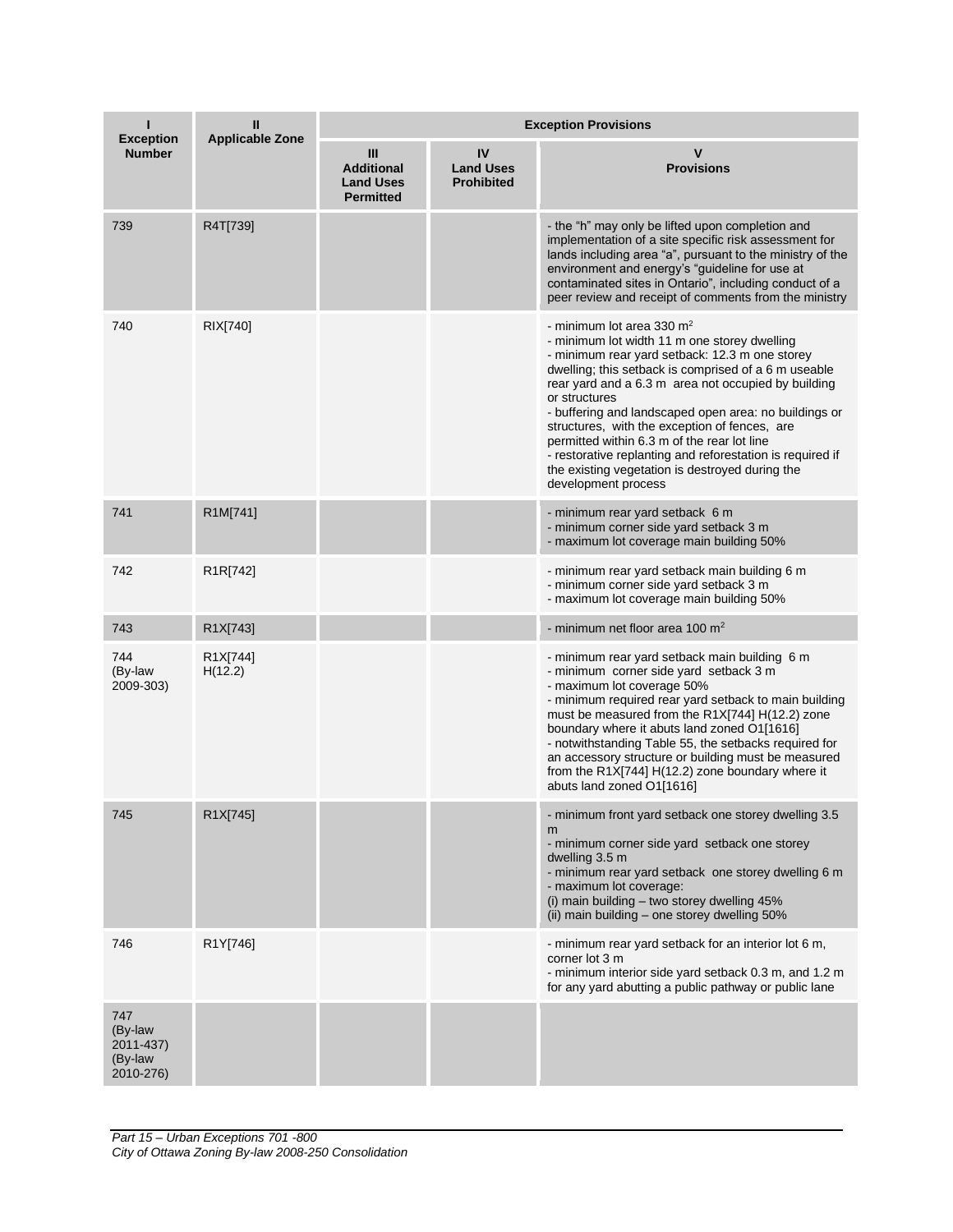| <b>Exception</b> | Ш<br><b>Applicable Zone</b> | <b>Exception Provisions</b>                                    |                                             |                                                                                                                                                                                                                                                                                                                                                                                                                                                                                                                                                                                                                                                                                                                                                                                                                                                                                                                                                                                                                                                                                                           |  |
|------------------|-----------------------------|----------------------------------------------------------------|---------------------------------------------|-----------------------------------------------------------------------------------------------------------------------------------------------------------------------------------------------------------------------------------------------------------------------------------------------------------------------------------------------------------------------------------------------------------------------------------------------------------------------------------------------------------------------------------------------------------------------------------------------------------------------------------------------------------------------------------------------------------------------------------------------------------------------------------------------------------------------------------------------------------------------------------------------------------------------------------------------------------------------------------------------------------------------------------------------------------------------------------------------------------|--|
| <b>Number</b>    |                             | Ш<br><b>Additional</b><br><b>Land Uses</b><br><b>Permitted</b> | IV<br><b>Land Uses</b><br><b>Prohibited</b> | <b>Provisions</b>                                                                                                                                                                                                                                                                                                                                                                                                                                                                                                                                                                                                                                                                                                                                                                                                                                                                                                                                                                                                                                                                                         |  |
| 748              | R1M[748]                    |                                                                |                                             | - minimum lot area 555 m <sup>2</sup><br>- minimum lot width 18.5 m                                                                                                                                                                                                                                                                                                                                                                                                                                                                                                                                                                                                                                                                                                                                                                                                                                                                                                                                                                                                                                       |  |
| 749              | R1M[749]                    |                                                                |                                             | - minimum interior side yard setback must be<br>increased to 2 m if any two of the following conditions<br>exist in the said yard:<br>(i) a door of the dwelling leads to the interior side yard<br>in question;<br>(ii) the lot has rear yard to front yard drainage; and<br>(iii) the proposed top of the foundation wall for the<br>dwelling on an abutting lot is lower by more than 0.5 m<br>from the proposed top of the foundation wall for the<br>dwelling on the lot on which the required side yard<br>depth is being provided                                                                                                                                                                                                                                                                                                                                                                                                                                                                                                                                                                  |  |
| 750              | R1W[750]                    |                                                                |                                             | - minimum interior side yard setback:<br>(i) main building 1 m at grade and to a height of 2.2 m<br>above grade<br>(ii) 0.3 metre above a height of 2.2 m above grade on<br>one side, 1 m on other side                                                                                                                                                                                                                                                                                                                                                                                                                                                                                                                                                                                                                                                                                                                                                                                                                                                                                                   |  |
| 751              | R1W[751]                    |                                                                |                                             | - minimum lot width 13 m                                                                                                                                                                                                                                                                                                                                                                                                                                                                                                                                                                                                                                                                                                                                                                                                                                                                                                                                                                                                                                                                                  |  |
| 752              | R1Q[752]                    |                                                                |                                             | - minimum lot width 13 m<br>- minimum interior side yard setback main building 1.5<br>m on one side, 1m on other side<br>- minimum lot area 390 m <sup>2</sup>                                                                                                                                                                                                                                                                                                                                                                                                                                                                                                                                                                                                                                                                                                                                                                                                                                                                                                                                            |  |
| 753              | R1M[753]                    |                                                                |                                             | - minimum interior side yard setback:<br>(1) main building 1.5 m on both sides<br>(2) other private garages and attached carports 1.5 m<br>(3) other detached garages and carports 1 m<br>(4) minimum interior side yard setback must be<br>increased to 2 m if any two of the following conditions<br>exist in the said yard:<br>(i) a door of the dwelling leads to the interior side yard<br>in question;<br>(ii) the lot has rear yard to front yard drainage;<br>(iii) the proposed top of the foundation wall for the<br>dwelling on an abutting lot is lower by more than 0.5 m<br>from the proposed top of the foundation wall for the<br>dwelling on the lot on which the required side yard<br>depth is being provided; and<br>(5) if two of the three above conditions exist, the<br>opposite interior side yard for the main building and/or<br>an attached garage may be reduced to a minimum of<br>1.2 <sub>m</sub><br>- structure sills, belt courses, cornices, eaves,<br>pilasters, cantilevered chimneys, maximum projection<br>permitted 0.6 m, but no closer than 0.6 m to a lot line |  |
| 754              | R1M[754]                    |                                                                |                                             | - minimum lot area 390 m <sup>2</sup><br>- minimum lot width 13 m<br>- minimum interior side yard setback:<br>(1) main building 1.5 m on both sides<br>(2) other attached garages and carports 1.5 m<br>(3) other detached garages and carports 1.0 m<br>(4) minimum interior side yard setback must be<br>increased to 2 m if any two of the following conditions<br>exist in the said yard:<br>(i) a door of the dwelling leads to the interior side yard                                                                                                                                                                                                                                                                                                                                                                                                                                                                                                                                                                                                                                               |  |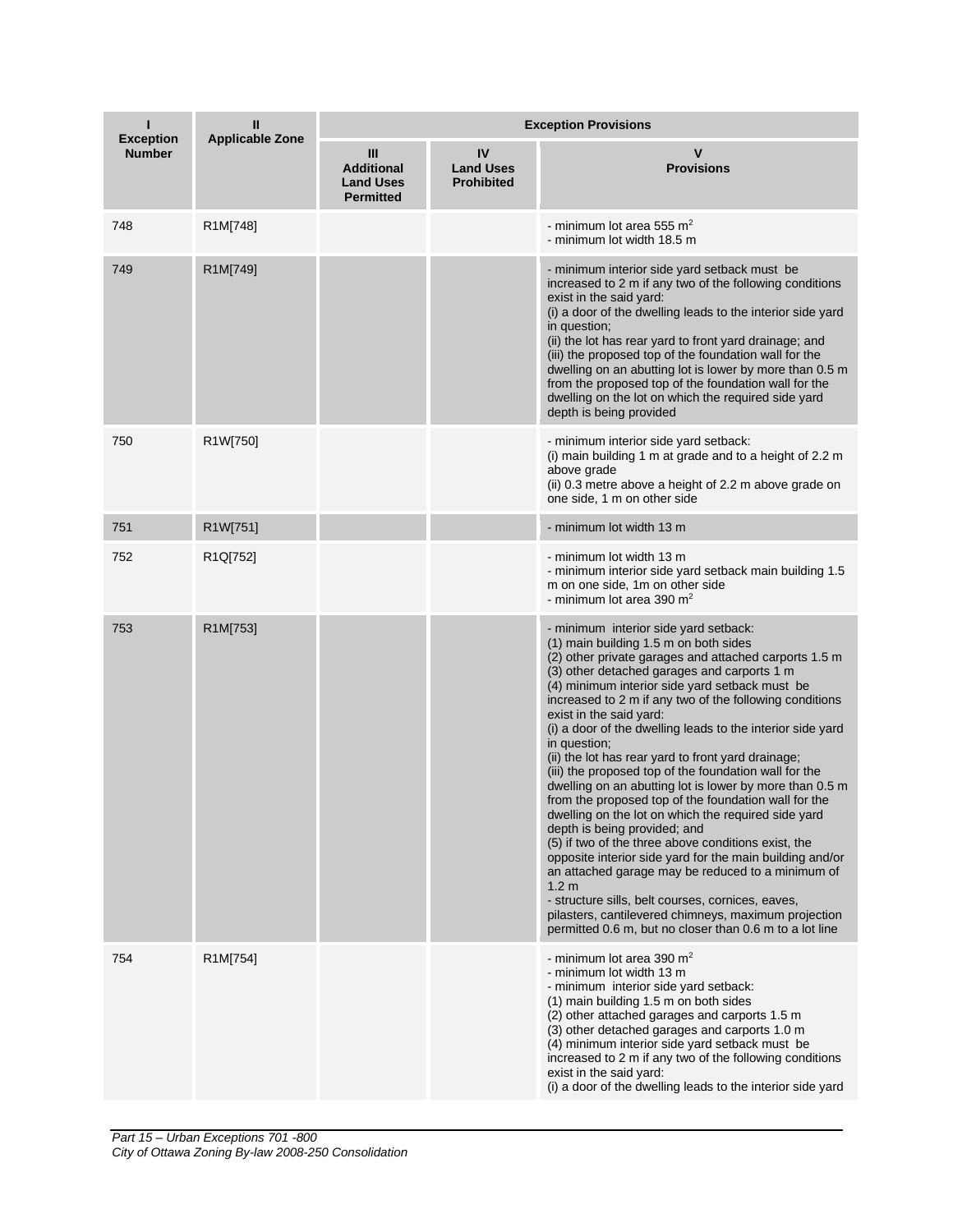| ı<br><b>Exception</b> | Ш<br><b>Applicable Zone</b> | <b>Exception Provisions</b>                                    |                                             |                                                                                                                                                                                                                                                                                                                                                                                                                                                                                                                                                                                                                                                                                                                                                                   |  |
|-----------------------|-----------------------------|----------------------------------------------------------------|---------------------------------------------|-------------------------------------------------------------------------------------------------------------------------------------------------------------------------------------------------------------------------------------------------------------------------------------------------------------------------------------------------------------------------------------------------------------------------------------------------------------------------------------------------------------------------------------------------------------------------------------------------------------------------------------------------------------------------------------------------------------------------------------------------------------------|--|
| <b>Number</b>         |                             | Ш<br><b>Additional</b><br><b>Land Uses</b><br><b>Permitted</b> | IV<br><b>Land Uses</b><br><b>Prohibited</b> | <b>Provisions</b>                                                                                                                                                                                                                                                                                                                                                                                                                                                                                                                                                                                                                                                                                                                                                 |  |
|                       |                             |                                                                |                                             | in question;<br>(ii) the lot has rear yard to front yard drainage;<br>(iii) the proposed top of the foundation wall for the<br>dwelling on an abutting lot is lower by more than 0.5 m<br>from the proposed top of the foundation wall for the<br>dwelling on the lot on which the required side yard<br>depth is being provided; and<br>(5) if two of the three above conditions exist, the<br>opposite interior side yard for the main building and/or<br>an attached garage may be reduced to a minimum of<br>1.2 <sub>m</sub><br>(iv) structure sills, belt courses, eaves, pilasters,<br>cantilevered chimneys maximum projection permitted<br>0.6 m, but no closer than 0.6 m to a lot line                                                                 |  |
| 755                   | R1T[755]                    |                                                                |                                             | - minimum interior side yard setback :<br>main building 1.2 m on both sides<br>other attached garages and carports 1.2 m<br>other detached garages and carports 1 m<br>- structure maximum projection permitted sills, belt<br>courses, cornices, eaves, pilasters, cantilevered<br>chimneys 0.6 m, but not closer than 0.6 m to a lot line                                                                                                                                                                                                                                                                                                                                                                                                                       |  |
| 756                   | R1T[756]                    |                                                                |                                             | - minimum interior side yard setback must be<br>increased to 2 m if any two of the following conditions<br>exist in this yard:<br>(1) a door of the dwelling leads to the interior side yard<br>in question;<br>(2) the lot has rear yard to front yard drainage; and the<br>proposed top of the foundation wall for the dwelling on<br>an abutting lot is lower by more than 0.5 m from the<br>proposed top of the foundation wall for the dwelling on<br>the lot on which the required side yard depth is being<br>provided<br>- minimum interior side yard setback:<br>(1) main building 1.2 m on both sides<br>(2) other attached garages and carports 1.2 m<br>(3) other detached garages and carports 1.2 m                                                 |  |
| 757                   | R1T[757]                    |                                                                |                                             | - minimum interior side yard setback<br>main building 1.2 m on one side; 1m on other side                                                                                                                                                                                                                                                                                                                                                                                                                                                                                                                                                                                                                                                                         |  |
| 758                   | R1T[758]                    |                                                                |                                             | - minimum interior side yard setback:<br>- main building 1.2 m on both sides<br>- other attached garages and carports 1.2 m<br>- other detached garages and carports 1 m<br>- the minimum interior side yard setback must be<br>increased to 2.0 m if any two of the following<br>conditions exist in the said yard:<br>(1) door of the dwelling leads to the interior side yard<br>in question;<br>(2) the lot has rear yard to front yard drainage; and<br>(3) the proposed top of the foundation wall for the<br>dwelling on an abutting lot is lower by more than 5 m<br>from the proposed top of the foundation wall for the<br>dwelling on the lot on which the required side yard<br>depth is being provided.<br>- maximum lot coverage, main building:50% |  |
| 759                   | R1T[759]                    |                                                                |                                             | - minimum interior side yard setback :<br>main building 1.2 m on both sides<br>other attached garages and carports 1.2 m                                                                                                                                                                                                                                                                                                                                                                                                                                                                                                                                                                                                                                          |  |

*Part 15 – Urban Exceptions 701 -800 City of Ottawa Zoning By-law 2008-250 Consolidation*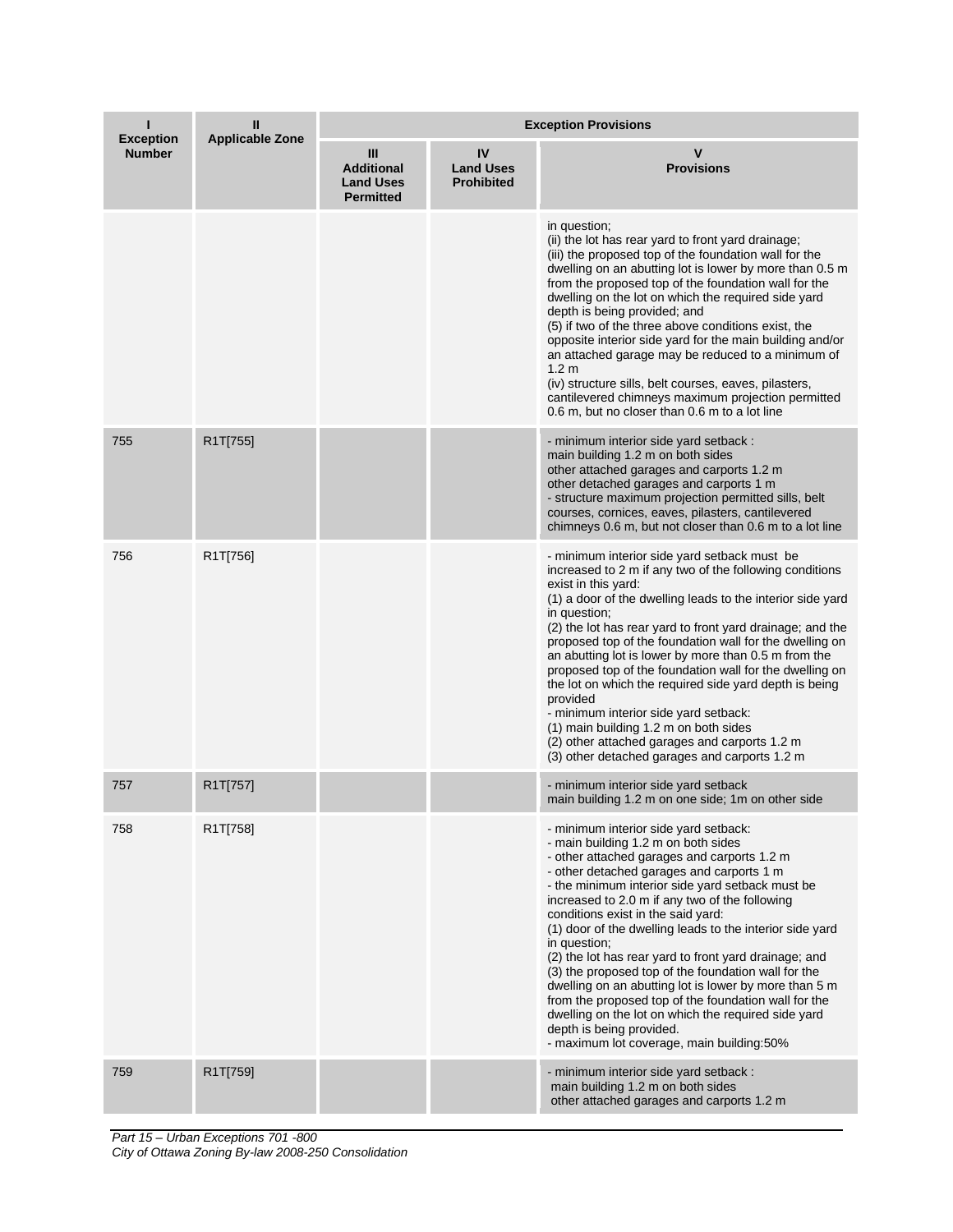| П<br><b>Exception</b>       | Ш<br><b>Applicable Zone</b>       | <b>Exception Provisions</b>                                                                         |                                             |                                                                                                                                                                                                                                                                                                                                                                                                                                                                                                                                                                                                 |  |
|-----------------------------|-----------------------------------|-----------------------------------------------------------------------------------------------------|---------------------------------------------|-------------------------------------------------------------------------------------------------------------------------------------------------------------------------------------------------------------------------------------------------------------------------------------------------------------------------------------------------------------------------------------------------------------------------------------------------------------------------------------------------------------------------------------------------------------------------------------------------|--|
| <b>Number</b>               |                                   | Ш<br><b>Additional</b><br><b>Land Uses</b><br><b>Permitted</b>                                      | IV<br><b>Land Uses</b><br><b>Prohibited</b> | v<br><b>Provisions</b>                                                                                                                                                                                                                                                                                                                                                                                                                                                                                                                                                                          |  |
|                             |                                   |                                                                                                     |                                             | other detached garages and carports 1 m<br>- structure maximum projection permitted sills, belt<br>courses, cornices, eaves, pilasters, cantilevered<br>chimneys 0.6 m, but no closer than 0.6 m to a lot line<br>- maximum lot coverage, main building one storey:<br>50%                                                                                                                                                                                                                                                                                                                      |  |
| 760                         | R1M[760]                          |                                                                                                     |                                             | - minimum lot area is the existing lot area<br>- minimum lot width is the existing lot width                                                                                                                                                                                                                                                                                                                                                                                                                                                                                                    |  |
| 761                         | R1M[761]                          |                                                                                                     |                                             | - minimum lot width 16 m<br>- minimum lot depth 36.5 m<br>- maximum building height main building 9 m                                                                                                                                                                                                                                                                                                                                                                                                                                                                                           |  |
| 762                         | R1MM[762]                         |                                                                                                     |                                             | - minimum lot area 385 m <sup>2</sup><br>- minimum rear yard setback is 25% of lot depth,<br>which must comprise at least 25% of the lot area, but<br>need not exceed 7.5 m                                                                                                                                                                                                                                                                                                                                                                                                                     |  |
| 763                         | R1M[763]                          | -retail store<br>limited to a<br>picture framing<br>business or an<br>arts supply store<br>- office |                                             | - additional permitted uses listed in this zone are<br>restricted to the existing buildings on the site<br>- additional permitted uses are subject to the<br>provisions of the LC zone                                                                                                                                                                                                                                                                                                                                                                                                          |  |
| 764<br>(By-law<br>2021-218) | Reserved for<br><b>Future Use</b> |                                                                                                     |                                             |                                                                                                                                                                                                                                                                                                                                                                                                                                                                                                                                                                                                 |  |
| 765                         | R1W[765]                          |                                                                                                     |                                             | - minimum distance building line from the street lot<br>line: $2.5m$                                                                                                                                                                                                                                                                                                                                                                                                                                                                                                                            |  |
| 766                         | R1VV[766]                         |                                                                                                     |                                             | - minimum distance of building line from the dwelling<br>to the interior lot line: 0.6 m<br>- the building line from the dwelling to the back lot line<br>is 5 m minimum<br>- Section 55(8) does not apply                                                                                                                                                                                                                                                                                                                                                                                      |  |
| 767<br>(By-law<br>2010-237) | R1W[767]                          | - semi-detached<br>dwelling<br>- duplex                                                             |                                             | - no semi-detached dwellings or duplexes are<br>permitted on any vacant lots<br>-only semi-detached dwellings and duplex dwellings<br>that existed on June 25, 2008 are permitted<br>-these dwellings can be renovated, repaired or<br>replaced but no new semi-detached or duplex<br>dwellings can be created or constructed<br>-minimum interior side yard setback is deemed to be 0<br>metres between individual units in a semi-detached<br>dwelling<br>-a duplex dwelling and each dwelling unit in a semi-<br>detached dwelling are subject to the provisions of<br>Table 156A, subzone W |  |
| 768                         | R1AA[768]                         |                                                                                                     |                                             | - minimum lot size 900 m <sup>2</sup><br>- minimum lot width 20 m                                                                                                                                                                                                                                                                                                                                                                                                                                                                                                                               |  |
| 769                         | R1W[769]                          | secondary<br>dwelling unit<br>over the garage,<br>plus an annex<br>apartment and                    |                                             | - minimum setback requirements from a detached<br>dwelling to:<br>a) front lot line 3 m<br>b) interior side lot line<br>(i) with no door in the facing wall 1 m and                                                                                                                                                                                                                                                                                                                                                                                                                             |  |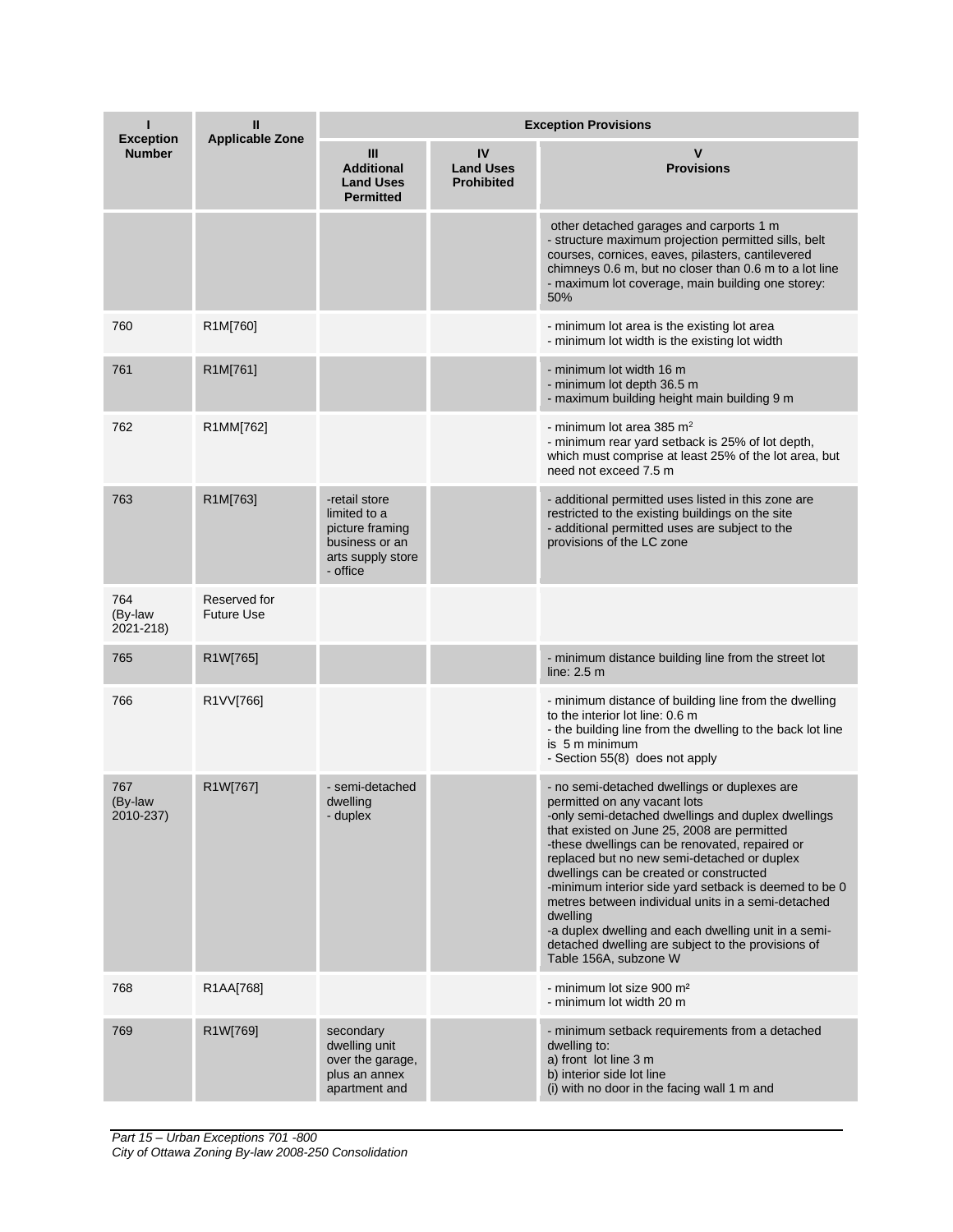|                                   | Ш<br><b>Applicable Zone</b> | <b>Exception Provisions</b>                                    |                                             |                                                                                                                                                                                                                                                                                                                                                                                                                                                                                                                                                                                                                                                                                                                                                                                                                                                                                                                                                                                                                                                                                                                                                                                                                                                                                                                                                                                                                                                                                                                                                                                                                                                                                                                                                                                                                                                                                                                                                                                                                                                                                                                                                                                                                                |  |
|-----------------------------------|-----------------------------|----------------------------------------------------------------|---------------------------------------------|--------------------------------------------------------------------------------------------------------------------------------------------------------------------------------------------------------------------------------------------------------------------------------------------------------------------------------------------------------------------------------------------------------------------------------------------------------------------------------------------------------------------------------------------------------------------------------------------------------------------------------------------------------------------------------------------------------------------------------------------------------------------------------------------------------------------------------------------------------------------------------------------------------------------------------------------------------------------------------------------------------------------------------------------------------------------------------------------------------------------------------------------------------------------------------------------------------------------------------------------------------------------------------------------------------------------------------------------------------------------------------------------------------------------------------------------------------------------------------------------------------------------------------------------------------------------------------------------------------------------------------------------------------------------------------------------------------------------------------------------------------------------------------------------------------------------------------------------------------------------------------------------------------------------------------------------------------------------------------------------------------------------------------------------------------------------------------------------------------------------------------------------------------------------------------------------------------------------------------|--|
| <b>Exception</b><br><b>Number</b> |                             | Ш<br><b>Additional</b><br><b>Land Uses</b><br><b>Permitted</b> | IV<br><b>Land Uses</b><br><b>Prohibited</b> | v<br><b>Provisions</b>                                                                                                                                                                                                                                                                                                                                                                                                                                                                                                                                                                                                                                                                                                                                                                                                                                                                                                                                                                                                                                                                                                                                                                                                                                                                                                                                                                                                                                                                                                                                                                                                                                                                                                                                                                                                                                                                                                                                                                                                                                                                                                                                                                                                         |  |
|                                   |                             | annex home-<br>based business                                  |                                             | (ii) with a door in the facing wall 2 m<br>c) rear lot line 3 m<br>d) corner side lot line 3 m<br>- minimum setback requirements from an accessory<br>building to:<br>a) front lot line 3 m<br>b) interior side lot line 1 m<br>c) rear lot line 3.2 m<br>d) corner side lot line 3.2 m<br>- the minimum required setback to an interior lot line<br>can be reduced to 0 m, provided that the following<br>criteria are applied:<br>a) a minimum separation distance of 1.2 m between<br>the facing walls of the two dwellings and two garages<br>located on either side of the interior lot line, to which<br>the reduced building line has been applied<br>b) an easement for repair and access must be<br>registered on the title for the entire length of the lot line<br>- private amenity area requirement is 5.5 m diameter<br>- amenity area requirement is 30% of the lot area<br>- the first two required parking spaces must each be a<br>minimum of 2.6 m wide and 5.5 m long, any additional<br>required parking space must be a minimum of 2.6 m<br>wide and 5 m long<br>- the minimum separation distance between facing<br>walls for two dwelling units on the same lot with or<br>without openings must be not less than 5.5 m<br>- any detached accessory building cannot exceed 6 m<br>in height or, two storeys measured from the floor to the<br>uppermost ceiling<br>- where the second storey contains a cathedral ceiling,<br>the maximum height of the peak of the cathedral<br>ceiling must not exceed 8 m<br>- the total floor area for all detached accessory<br>buildings on the lot cannot exceed 90 m <sup>2</sup><br>- despite the permitted projections for covered, but<br>unenclosed porch, step or veranda or gazebo, the<br>amount of the projection permitted is 2 m<br>- despite Section 127 the word "dwelling" is replaced<br>with the word "property"<br>- more than one home-based business is permitted in<br>the detached dwelling and only one annex home<br>based business is permitted<br>- notwithstanding Section 127, there may be no visible<br>indication of the business from the exterior of the<br>single family dwelling and garage, including any<br>window displays |  |
| 770                               | R1VV[770]                   |                                                                |                                             | - minimum setback requirements from a detached<br>dwelling to a:<br>a) front lot line 4 m<br>b) interior side lot line 0.6 m one side 1.2 m other side<br>c) building separation distance between main buildings<br>on abutting lot 1.8 m<br>d) corner side lot line 3 m<br>e) rear lot line 6 m                                                                                                                                                                                                                                                                                                                                                                                                                                                                                                                                                                                                                                                                                                                                                                                                                                                                                                                                                                                                                                                                                                                                                                                                                                                                                                                                                                                                                                                                                                                                                                                                                                                                                                                                                                                                                                                                                                                               |  |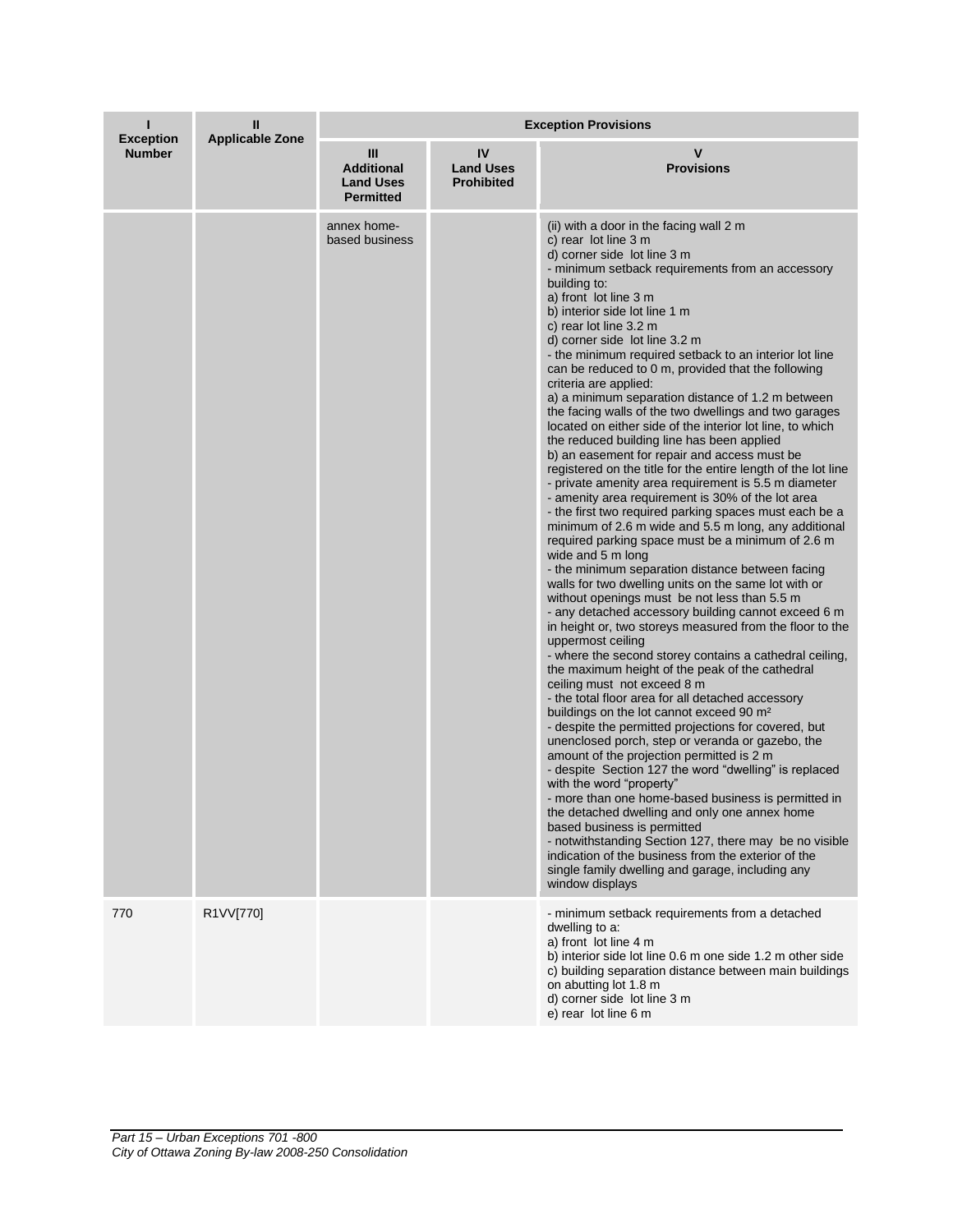| п<br><b>Exception</b>                               | Ш<br><b>Applicable Zone</b> | <b>Exception Provisions</b>                                    |                                                          |                                                                                                                                                                                                                                                                                                                                                                                                                                                                                                                                                                                                                                                                                                                                                                                                                                                                                                                                                                       |  |
|-----------------------------------------------------|-----------------------------|----------------------------------------------------------------|----------------------------------------------------------|-----------------------------------------------------------------------------------------------------------------------------------------------------------------------------------------------------------------------------------------------------------------------------------------------------------------------------------------------------------------------------------------------------------------------------------------------------------------------------------------------------------------------------------------------------------------------------------------------------------------------------------------------------------------------------------------------------------------------------------------------------------------------------------------------------------------------------------------------------------------------------------------------------------------------------------------------------------------------|--|
| <b>Number</b>                                       |                             | Ш<br><b>Additional</b><br><b>Land Uses</b><br><b>Permitted</b> | IV<br><b>Land Uses</b><br><b>Prohibited</b>              | V<br><b>Provisions</b>                                                                                                                                                                                                                                                                                                                                                                                                                                                                                                                                                                                                                                                                                                                                                                                                                                                                                                                                                |  |
| 771                                                 | R1AA[771]                   |                                                                |                                                          | - section 59 does not apply and there is no<br>requirement for frontage on a public street<br>- the rear yard setback requirement is 2.5 m<br>- the setback from the dwelling unit to the high water<br>mark of the Rideau River must be 15 m                                                                                                                                                                                                                                                                                                                                                                                                                                                                                                                                                                                                                                                                                                                         |  |
| 772<br>(By-law<br>2009-302)                         | multiple                    | -drive-through<br>facility                                     |                                                          |                                                                                                                                                                                                                                                                                                                                                                                                                                                                                                                                                                                                                                                                                                                                                                                                                                                                                                                                                                       |  |
| 773                                                 | R1M[773]<br>R2S[773]        | - office                                                       |                                                          | - maximum office gross floor area 110 $m2$<br>- landscaped buffer along the north-west interior side<br>lot line may be reduced to a width of 3 m                                                                                                                                                                                                                                                                                                                                                                                                                                                                                                                                                                                                                                                                                                                                                                                                                     |  |
| 774                                                 | R4N[774]                    |                                                                |                                                          | - maximum of 6 dwelling units permitted                                                                                                                                                                                                                                                                                                                                                                                                                                                                                                                                                                                                                                                                                                                                                                                                                                                                                                                               |  |
| 775<br>(By-law<br>2012-334)                         | R4M[775]<br>S 172           |                                                                |                                                          | - yard setbacks are as shown on Schedule 172<br>- open balcony may project into a required yard<br>setback not more than 1.9 m<br>- additional regulations for 493-515 Sunnyside Avenue<br>and 154-176 Woodbine Place:<br>- maximum of 34 dwelling units permitted<br>- maximum of 16 angled parking spaces must have a<br>minimum width of 2.4 m<br>- a projection for a sloped roof and dormer access to<br>roof terrace permitted to a maximum building height of<br>13.2 m in Area A of Schedule 172<br>- additional regulations for 489-491 Sunnyside Avenue<br>and 150-152 Woodbine Place:<br>- maximum of 4 dwelling units permitted<br>- minimum lot width of 15 m and minimum lot area of<br>447 m <sup>2</sup> for semi-detached dwellings and townhouse<br>dwellings<br>- visitor parking is permitted<br>- additional regulations for 177 Woodbine Place:<br>- maximum of 12 dwelling units permitted<br>- minimum lot width along Fulton Avenue of 7.3 m |  |
| 776<br>(By-law<br>2012-334)                         | R4N [776] S 195             |                                                                | - townhouse<br>dwelling<br>- planned unit<br>development | - yard setbacks for rooming house as shown on<br>Schedule 195<br>- minimum aisle width for 4 parking spaces is 6 m<br>- 2 front yard parking spaces permitted, subject to<br>Section 109 (5) to (10)                                                                                                                                                                                                                                                                                                                                                                                                                                                                                                                                                                                                                                                                                                                                                                  |  |
| 777                                                 | R3P[777]                    |                                                                | - planned unit<br>development                            | - 3 front yard parking spaces permitted subject to<br>Section 109 (5) to (10)<br>- minimum front yard setback of 2.4 m                                                                                                                                                                                                                                                                                                                                                                                                                                                                                                                                                                                                                                                                                                                                                                                                                                                |  |
| 778<br>(By-law<br>2011-124)                         | R4A[778]                    |                                                                |                                                          | - group home limited to 30 residents                                                                                                                                                                                                                                                                                                                                                                                                                                                                                                                                                                                                                                                                                                                                                                                                                                                                                                                                  |  |
| 779<br>(By-law<br>2018-206)<br>(By-law<br>2014-189) | R5B[779] H (19)             | - office<br>- dwelling unit                                    |                                                          | - offices restricted to ground floor                                                                                                                                                                                                                                                                                                                                                                                                                                                                                                                                                                                                                                                                                                                                                                                                                                                                                                                                  |  |
| 780<br>(By-law<br>2018-206)                         | R4T[780]                    | - office<br>- dwelling unit                                    |                                                          | - no parking required<br>- maximum height 14 m                                                                                                                                                                                                                                                                                                                                                                                                                                                                                                                                                                                                                                                                                                                                                                                                                                                                                                                        |  |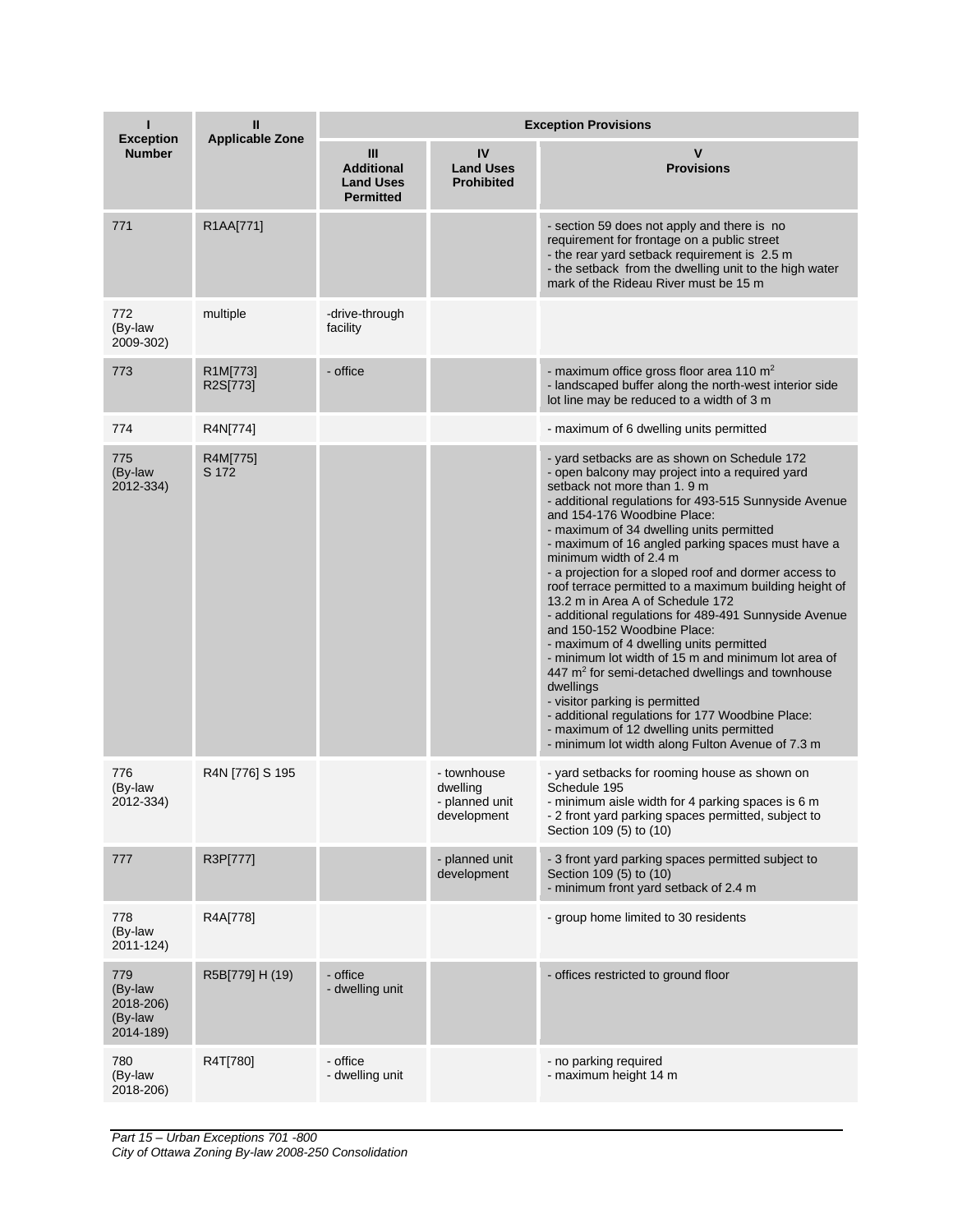| <b>Exception</b><br><b>Number</b>                                           | Ш<br><b>Applicable Zone</b>       | <b>Exception Provisions</b>                                                                          |                                             |                                                                                                                                                                                                                                                                                                                                                                                                                                                                                                                                                                                                                                                                                                                                                                                                                                                                                                                                                                                                                                                                                                                            |  |
|-----------------------------------------------------------------------------|-----------------------------------|------------------------------------------------------------------------------------------------------|---------------------------------------------|----------------------------------------------------------------------------------------------------------------------------------------------------------------------------------------------------------------------------------------------------------------------------------------------------------------------------------------------------------------------------------------------------------------------------------------------------------------------------------------------------------------------------------------------------------------------------------------------------------------------------------------------------------------------------------------------------------------------------------------------------------------------------------------------------------------------------------------------------------------------------------------------------------------------------------------------------------------------------------------------------------------------------------------------------------------------------------------------------------------------------|--|
|                                                                             |                                   | Ш<br><b>Additional</b><br><b>Land Uses</b><br><b>Permitted</b>                                       | IV<br><b>Land Uses</b><br><b>Prohibited</b> | v<br><b>Provisions</b>                                                                                                                                                                                                                                                                                                                                                                                                                                                                                                                                                                                                                                                                                                                                                                                                                                                                                                                                                                                                                                                                                                     |  |
| (By-law<br>2014-189)                                                        |                                   |                                                                                                      |                                             |                                                                                                                                                                                                                                                                                                                                                                                                                                                                                                                                                                                                                                                                                                                                                                                                                                                                                                                                                                                                                                                                                                                            |  |
| 781<br>(By-law<br>2018-206)<br>(By-law<br>2014-189)                         | R5B[781] H (19)                   | - office<br>- artist studio<br>- dwelling unit                                                       |                                             | - no parking required                                                                                                                                                                                                                                                                                                                                                                                                                                                                                                                                                                                                                                                                                                                                                                                                                                                                                                                                                                                                                                                                                                      |  |
| 782<br>(By-law<br>2015-43)                                                  | Reserved for<br><b>Future Use</b> |                                                                                                      |                                             |                                                                                                                                                                                                                                                                                                                                                                                                                                                                                                                                                                                                                                                                                                                                                                                                                                                                                                                                                                                                                                                                                                                            |  |
| 783<br>(By-law<br>2010-307)                                                 | Reserved for<br><b>Future Use</b> |                                                                                                      |                                             |                                                                                                                                                                                                                                                                                                                                                                                                                                                                                                                                                                                                                                                                                                                                                                                                                                                                                                                                                                                                                                                                                                                            |  |
| 784<br>(By-law<br>2018-206)<br>(By-law<br>2014-189)<br>(By-law<br>2010-354) | R4S[784] S232                     | - ancilliary uses<br>related to a post<br>secondary<br>educational<br>institution<br>- dwelling unit |                                             | - no additional parking required if less than 4 units in a<br>converted dwelling<br>- parking for any building or use owned or operated by<br>the University of Ottawa or affiliated college may be<br>situated on any lot owned by the said university or<br>affiliated college except for any University of Ottawa<br>lands contained in a strip of land 30.4 m deep abutting<br>the west side of Henderson Avenue between Laurier<br>Avenue East and Templeton Street where surface<br>parking is prohibited, and the University of Ottawa is<br>required to landscape any vacant lands in this strip of<br>land for the interim period between the demolition of<br>existing structures and the construction of new<br>structures<br>- University of Ottawa may distribute its permitted<br>gross floor area over its land, provided that with every<br>application for a building permit, a detailed account of<br>gross floor area used and remaining is submitted,<br>indicating that the cumulative gross floor area<br>permitted over the University of Ottawa ownership in<br>the aforesaid area is not exceeded |  |
| 785                                                                         | R4B[785]                          |                                                                                                      |                                             | - no building or structure above or below grade may be<br>located within 10.7 m of that portion of Part Lot 255,<br>RP 311                                                                                                                                                                                                                                                                                                                                                                                                                                                                                                                                                                                                                                                                                                                                                                                                                                                                                                                                                                                                 |  |
| 786                                                                         | R5B [786] H (36) S<br>180         | - private road                                                                                       |                                             | - private road serving lands as per Schedule 180                                                                                                                                                                                                                                                                                                                                                                                                                                                                                                                                                                                                                                                                                                                                                                                                                                                                                                                                                                                                                                                                           |  |
| 787                                                                         | R4K[787]                          |                                                                                                      |                                             | - corner side yard setback of 4.5 m along Cumberland<br><b>Street</b><br>- front yard setback of 0 m along Bolton Street                                                                                                                                                                                                                                                                                                                                                                                                                                                                                                                                                                                                                                                                                                                                                                                                                                                                                                                                                                                                   |  |
| 788<br>(By-law<br>2011-124)                                                 | R4S[788]                          | - parking lot<br>- parking garage                                                                    |                                             | - parking lot and parking garage ancillary to a hospital<br>use at 43 Bruyère Street                                                                                                                                                                                                                                                                                                                                                                                                                                                                                                                                                                                                                                                                                                                                                                                                                                                                                                                                                                                                                                       |  |
| 789                                                                         | R4A[789]                          |                                                                                                      |                                             | - front yard setback and corner side yard setback of<br>3.1 m each                                                                                                                                                                                                                                                                                                                                                                                                                                                                                                                                                                                                                                                                                                                                                                                                                                                                                                                                                                                                                                                         |  |
| 790                                                                         | R4A[790]                          |                                                                                                      |                                             | - no yard setbacks required                                                                                                                                                                                                                                                                                                                                                                                                                                                                                                                                                                                                                                                                                                                                                                                                                                                                                                                                                                                                                                                                                                |  |
| 791                                                                         | R4Q[791]                          |                                                                                                      |                                             | - maximum of 6 front yard parking spaces permitted<br>- front yard parking permitted subject to Section 109                                                                                                                                                                                                                                                                                                                                                                                                                                                                                                                                                                                                                                                                                                                                                                                                                                                                                                                                                                                                                |  |